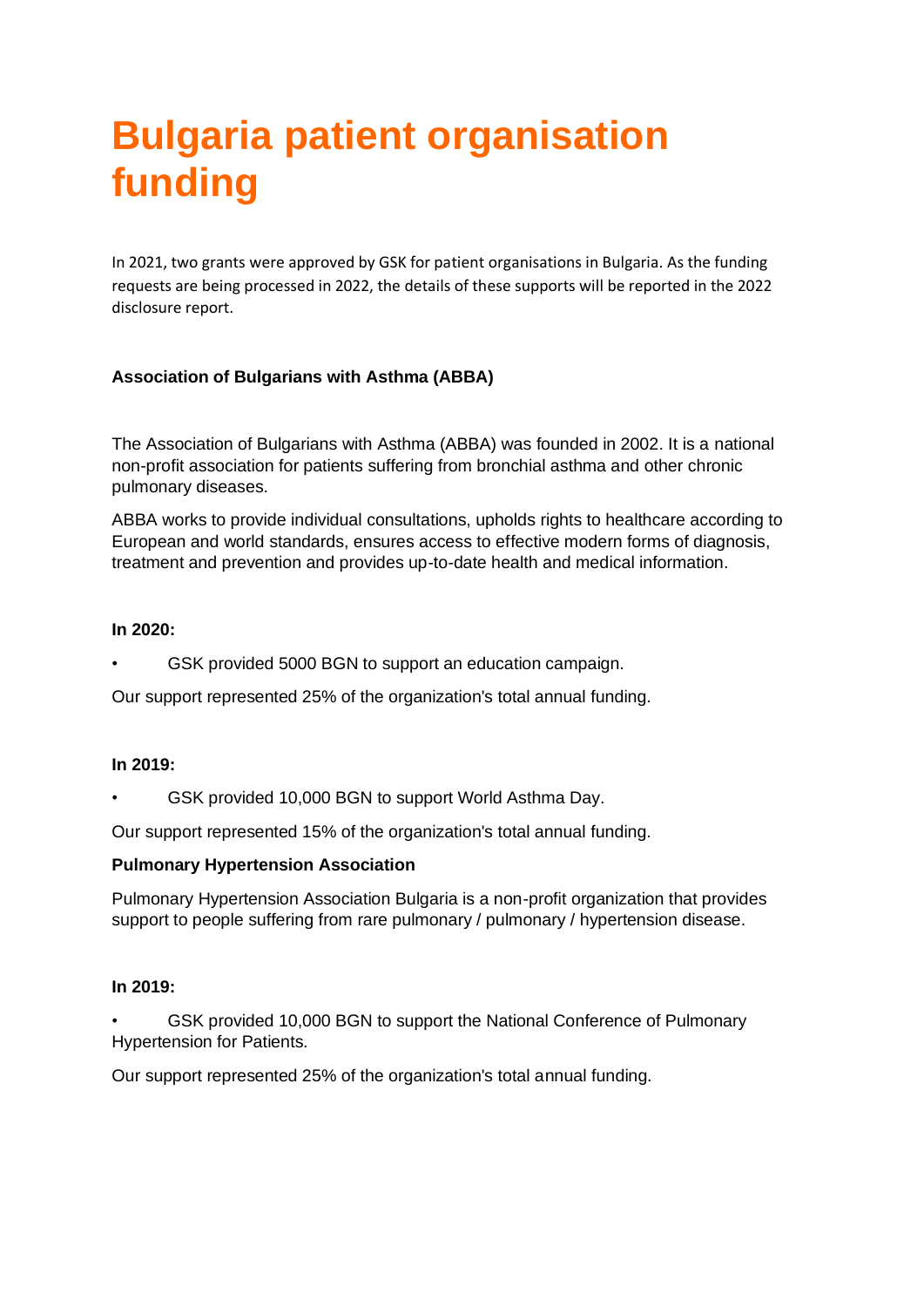## **Bulgarian Society for Patients with Pulmonary Hypertension**

Bulgarian Society for Patients with Pulmonary Hypertension is an organization that fully understands the challenges faced by patients and their relatives. They seek to promote patient engagement.

#### **In 2020:**

GSK provided 2438 BGN to support a patient project.

Our support represented 9% of the organization's total annual funding.

#### **In 2019:**

• GSK provided 6908 BGN for the Women and Pulmonary Hypertension project and 500 BGN to support World Pulmonary Hypertension Day.

Our support represented 20% of the organization's total annual funding.

#### **National Alliance of People with Rare Diseases**

In 2007, the National Alliance of People with Rare Diseases was established in Bulgaria. The Alliance is a non-governmental organization dedicated to patients with rare diseases.

The Alliance was created in 2007 by representatives of 8 diseases with the aim to protect their rights and to improve disease prevention, diagnosis, treatment, rehabilitation and quality of life. As of the end of 2013, the Alliance represents 53 diseases.

#### **In 2020:**

• GSK provided 10,000 BGN to support "International Rare Disease Day" in 21 towns in Bulgaria.

Our support represented 25% of the organization's total annual funding.

#### **In 2019:**

GSK provided:

• 10,000 BGN to support World Rare Disease Day

• 1600 BGN to support the World Conference on Rare Diseases and Orphan Drugs, as well as Rare Diseases Europe (EURORDIS) annual meeting.

• 5,000 BGN for organizing and holding an annual meeting for the National Alliance of People with Rare Diseases in Sofia.

Our support represented 25% of the organization's total annual funding.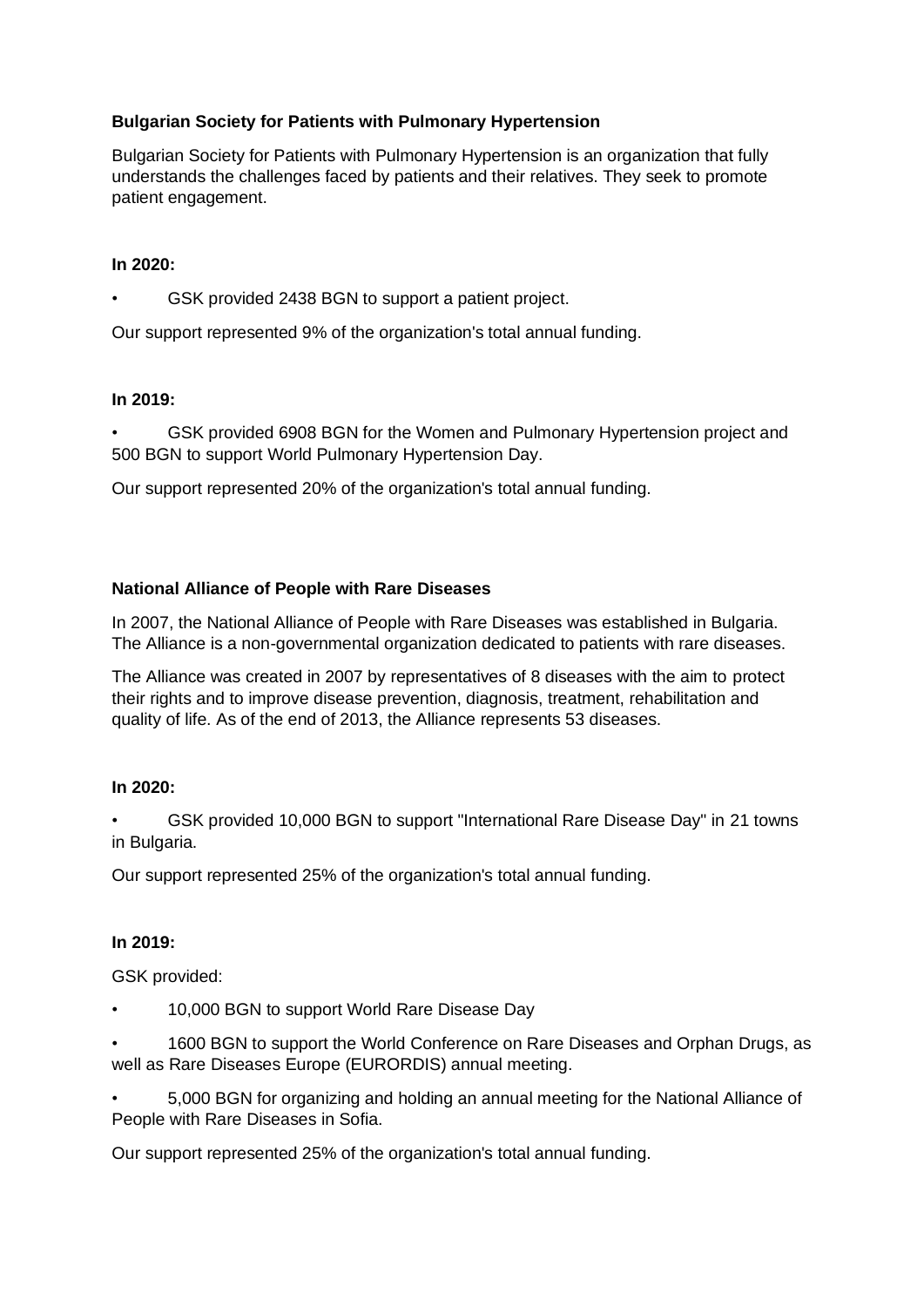## **National Patient Organisation**

National Patient Organization was established in January 2010 to unite the patient voice and to represent and protect the interests of all patients. The main objectives of NPO are: development and promotion of civic participation in the management and control of the health system; introduction of the principle of equal trilateral partnership between state bodies, medical professional organizations and patient associations in the formulation and adoption of strategies, criteria and norms; introduction of policies and practices in the healthcare system; involving patients' representatives in the management of structures in the healthcare system; development, implementation and validation of ethical rules and rules in the work of patient organizations, as well as their interaction with institutions, media and society.

## **In 2020:**

• GSK provided 20,000 BGN as core funding and to support prevention related projects.

Our support represented 6% of the organization's total annual funding.

## **In 2019:**

GSK provided:

- 10,000 BGN as core funding
- 20,000 BGN to organize the following conference: "The Future of Health Progress of the United Nations Sustainable Development Program 2030 in Europe" in Brussels
- 10,000 BGN to support the National Congress of Patient Organizations

Our support represented 10% of the organization's total annual funding.

# **National Association for the Prevention of Cervical Cancer**

The aim of the association is to promote the prevention of cervical cancer in young women.

## **In 2019:**

• GSK provided 7000 BGN to support educational meetings with parents on the topic of HPV.

Our support represented 25% of the organization's total annual funding.

## **The Organization of Patients with Rheumatological Diseases in Bulgaria**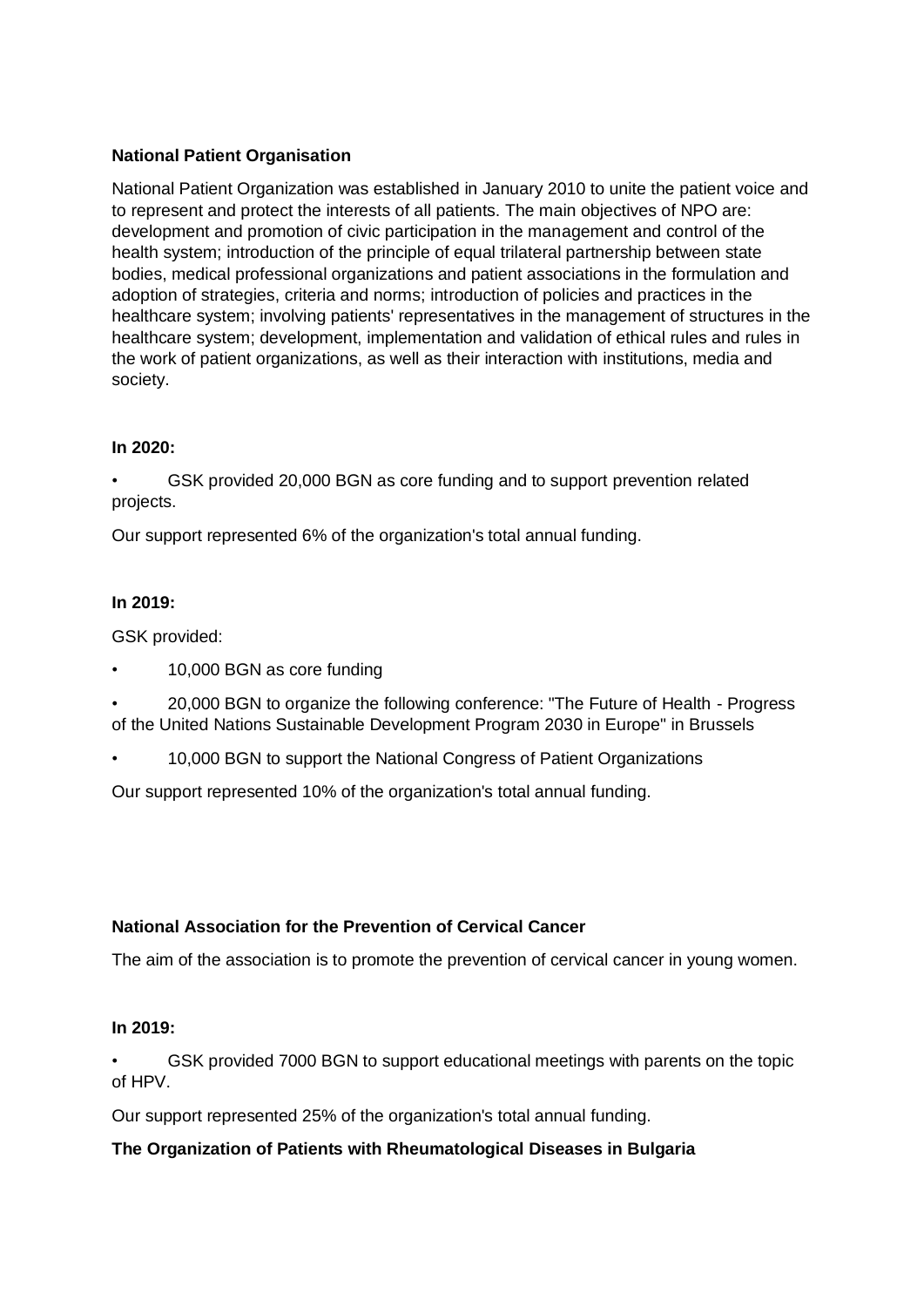The organization was established in 2010 with the aim to support patients suffering from rheumatological diseases by raising disease awareness, holding round tables on issues such as access to treatment and rehabilitation/social integration of patients.

## **In 2019:**

• GSK provided 4500 BGN to support their Rheumatic Disease Awareness Week campaign.

Our support represented 25% of the organization's total annual funding.

## **Federation Bulgarian Patient Forum**

The Federation of Bulgarian Patient Forum is registered as a non-governmental organization for public benefit. The aim of the organization is to protect the rights of citizens in the field of healthcare and to provide national representation of patients and patient organizations.

#### **In 2020:**

GSK provided 5000 BGN to support the Autumn Patient Academy.

Our support represented 10% of the organization's total annual funding.

#### **In 2019:**

GSK provided:

- 6000 BGN to support their national forum
- 8000 BGN to support the Autumn Patient Academy
- 6000 BGN to support the organisation in the annual journalism awards

Our support represented 10% of the organization's total annual funding.

#### **I Foundation**

I Foundation was founded in 2004. It is the successor of the Plus and Minus Foundation, established in 1999 as a continuation of the activity of a group formed in 1997 to provide assistance to people living with HIV in Varna. The foundation works to protect the human, civil and patient rights of people living with HIV.

**In 2019:**